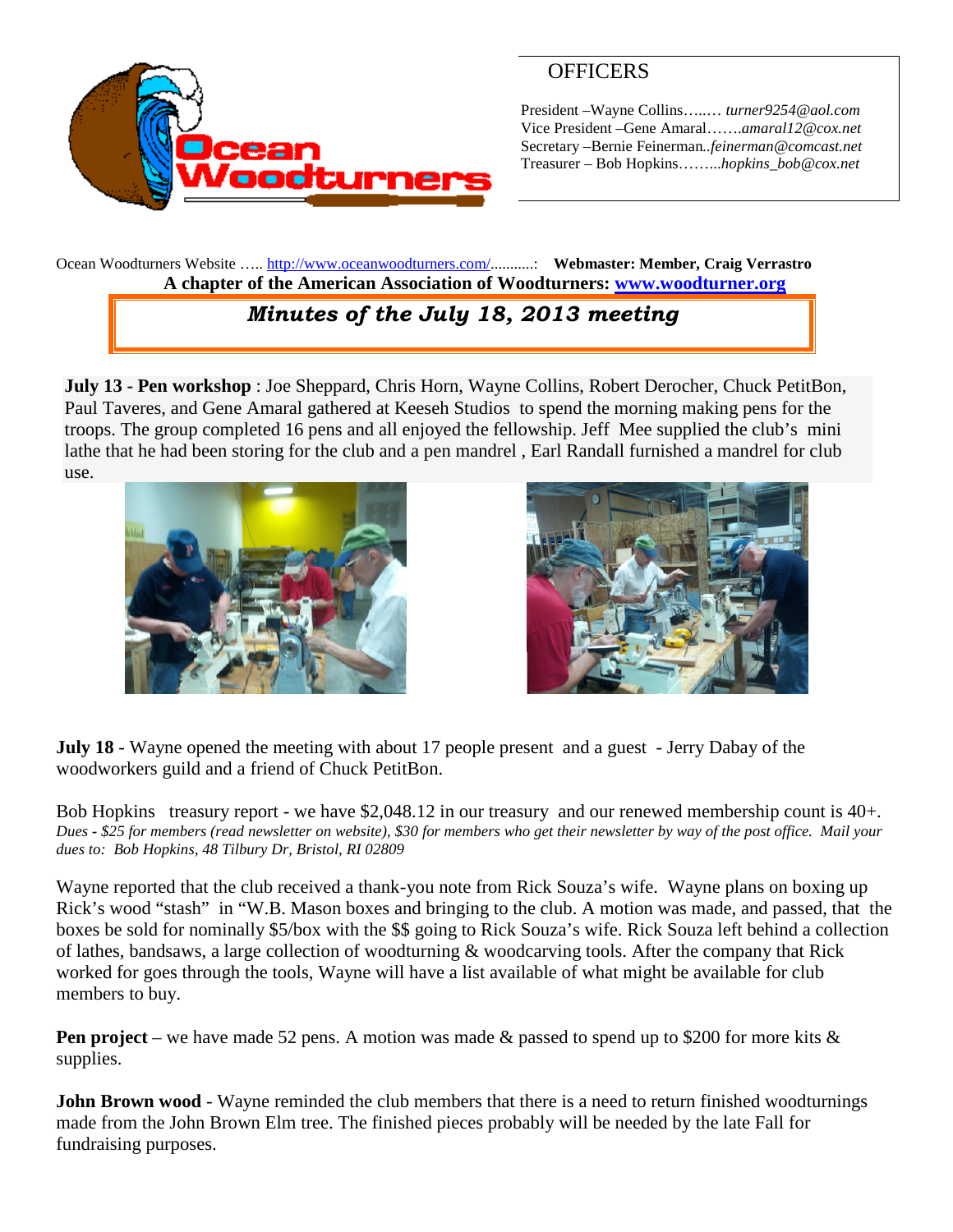**Carousel project** – no club member has volunteered to go to the AAW Symposium in Phoenix next year so the club cannot properly enter a chapter collaborative project. So far the club seems willing to work together make a carousel and find a home for it later. Bernie has some books with plans/dimensions for carousel animals. Angelo has plans for making a small carousel. It remains to be seen if practical sized animals can be made via "ring turning" or if we have to carve the animals. There seems to be a sort of committee of Angelo and Bernie working on the project so far.

**Wood work "party"** - Angelo Iafrate suggested a work party to visit Bob O'Connor – help clean up workshop, cut trees, and make some turning blanks for Bob and the club. Bob has a forklift that could load cutup tree's into members trucks. Jeff Mee has a chainsaw mill and will participate. The work party is scheduled for Sunday July 21 starting at 9 AM.

**Slater park** – Mike Murray needs to know who can take part in the Slater Park weekend on Sunday September 22nd.

**Club polo and fleece jackets :** anyone interested in an Ocean Woodturners polo shirt or fleece, should contact Craig directly at [cverrastro@gmail.com.](mailto:cverrastro@gmail.com) Polo's are available in navy blue or light yellow, men's and women's sizes are available, for \$15 each. Fleece jackets are available in Navy Blue, mens sizes only, for \$40 each. All have the club logo embroidered onto them, and you can have your first name added to the polo shirts for no additional charge.

**Future meeting topics** - Gene suggested that the club spend one meeting devoted to members showing the jigs they have made to simplify work. Fine Woodworking has some good books out on jigs.





### **Why dye?**

- Add interest to otherwise drab wood • Emphasize a feature
- of a piece
- Enhance figure or grain
- Add to color palette of any wood (Darken/ enrich/ tonal shift)



## **Dye vs. Stain**

• **Stains** are very thin water or oil based paints made of the colorant (pigments - which are generally non-soluble) a carrier and a binder like varnish or latex. The size of the stain particles are much larger and don't allow much light to pass through them and lay on top of the wood rather than penetrate like a dye.

• **Dyes** (vegetable based or mineral based) are colorants mixed in a carrier like water, alcohol or something other like lacquer thinner. These particles making up these colorants are molecular in size and allow light to pass through them giving a depth and transparency to the color.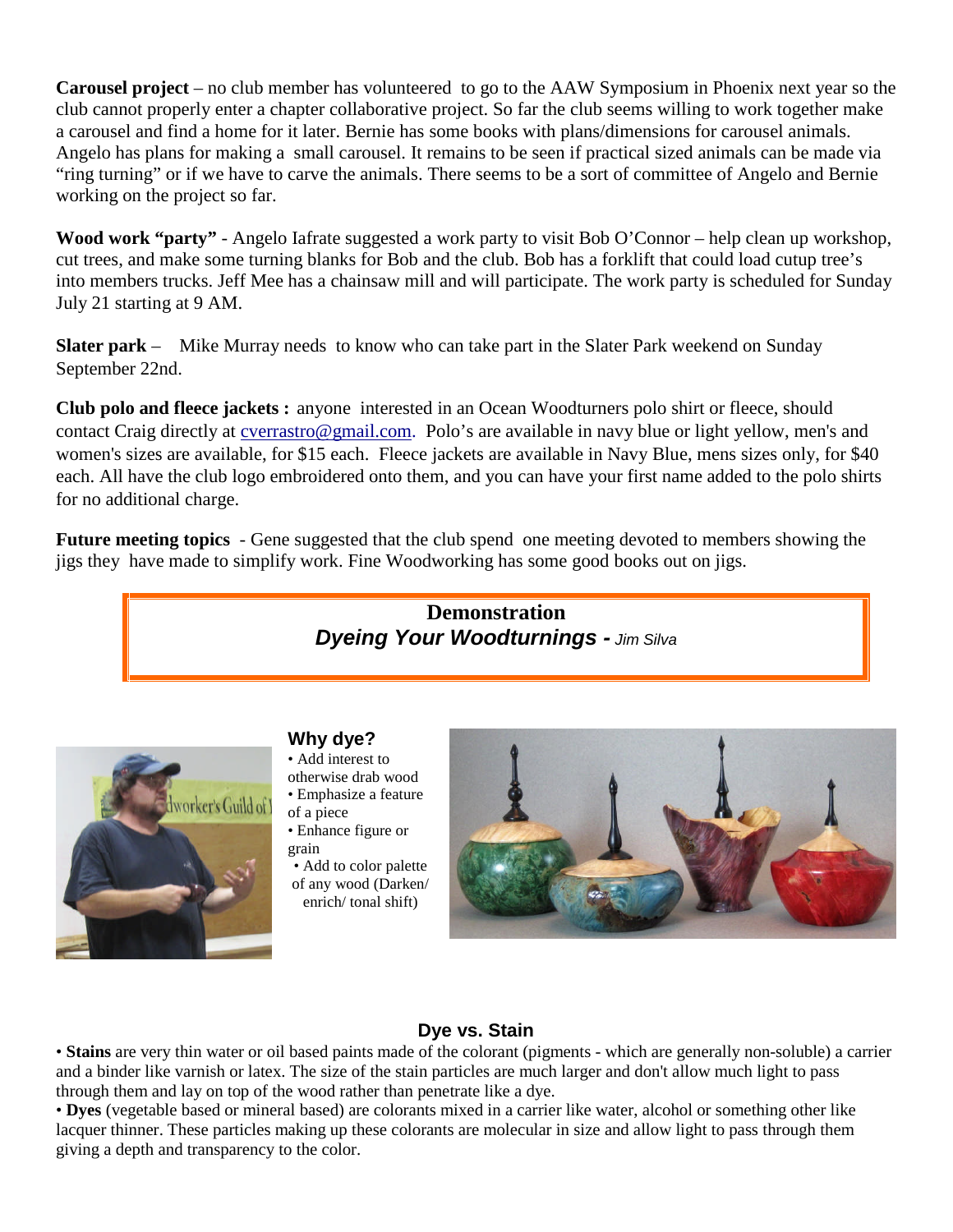### *Natural vs. Aniline Dyes*

• **Natural** dyes are made from plants, flowers, roots, berries, insects, nuts, etc.

• **Aniline** dyes are derived from mineral sources such as coal oil (originally) and other synthetic materials.

### *Water vs. Alcohol Dyes*

• **Water** dyes reputed to be more colorfast than alcohol based dyes

• **Water** dyes can be sealed more easily as solvents from oil finishes won't reactivate or dissolve the dyed piece

• **Water** dyes evaporate more slowly and give greater working time than alcohol

• **Water** raises wood grain

• **Alcohol** dyes have greater penetration than water for more depth, less muddy due to less surface tension than waterbased dyes

• **Alcohol** dyes can be applied over sealers (In theory)

• **Alcohol** dyes can be thinned with DNA or Lacquer Thinner (more suitable for spraying)

• **Alcohol** won't raise wood grain nearly as much as water

My preferred dye is TransTint and I like to use a 50/50 blend of water and DNA (denatured alcohol). I do occasionally use just water (for larger pieces) or a 50/50 DNA+Lacquer Thinner blend (on small pieces)

**Brands of Dyes** I've worked with are powdered dyes from **J.E. Moser's, Artisan** and **TransTint** dyes. I prefer TransTint dyes as they can be mixed with either water or alcohol. The J.E. Moser's dyes are cheaper and available in either waterbased or alcohol. Artisan Dyes come pre-mixed but I feel you're paying for the carrier so not as big a bang for your buck. FWIW.

**RIT** fabric dyes as well as a number of natural dyes also work well for those who've used them.

#### *Wood Prep:*

• **Turn with sharp tools** and good techniques (Learn how to eliminate tear-out with good technique and learn to follow the tool's bevel not ride it to prevent burnishing or bruising of the wood)

• **Begin sanding with 100 grit** regardless of perceived smoothness of the piece (any tear-out or slight burnishing can ruin a dyed piece that would be unnoticeable on a non-dyed piece)

• **Sand in alternate rotation** between grits if possible. (From 320 and up I sand using a circular motion rather than on the lathe or with the grain to break down sanding lines from the previous grit)

• **Work through the grits** of sandpaper from 100 – 150 (180) – 220 – 320 – 400 – 600 - (+) (Be THOROUGH and work in good light)

• **Pre-raise the grain** with water after 400 – 600 grit. Allow to dry thoroughly and resand beginning (usually) at 320 and working through the grits. (I finish with Super Fine (800 grit or 0000 Steel Wool equivalent) then Ultra Fine (1200 grit equivalent) ScotchBrite pads.

### *Work Area Prep:*

• **Wear old clothes** (or apron) and gloves

- **Work in a well lighted, well ventilated area** on a protected work surface
- **Have several cloths** for each color
- **Have at least one container** for each color plus one for plain carrier (solvent)
- **Roll of paper towels**
- **Sticks** or something to hold the dyed piece with



Starting out, colors are set up, pads and spray bottle ready to go



Adding yellow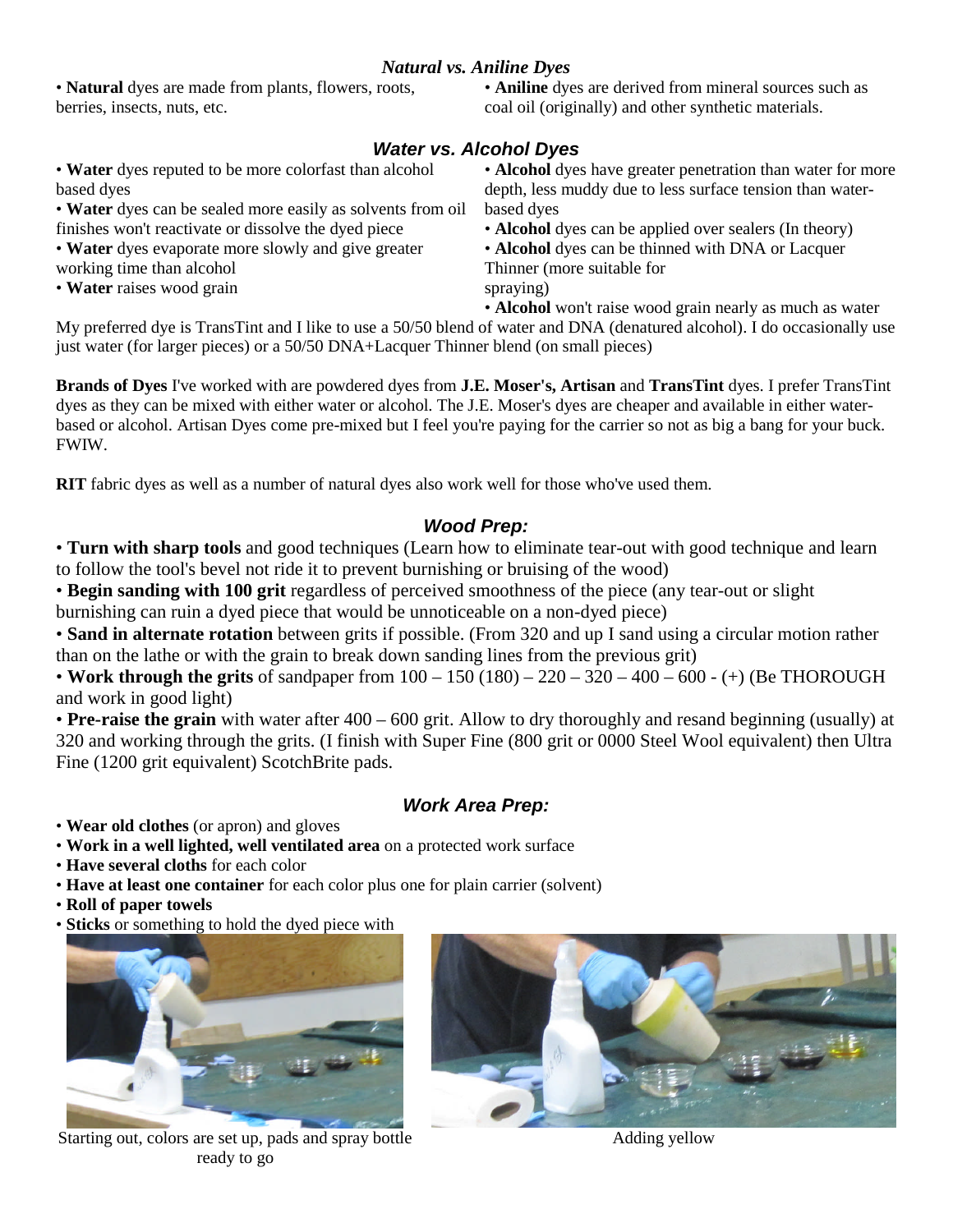



Adding red After blending in blue

*My preferred application method:*

- **Use slightly thinned mixed colors** and build with multiple applications rather than a strong mix in a single application
- **Pre-moisten application cloth** with plain carrier before dipping in dye
- **Work from dark to light** on fades
- **Blend colors WET** on the piece when possible

## *Finishing Dyed Pieces:*

• Pop grain with de-waxed Shellac. (Zinsser Bull's Eye Seal Coat)

• Gloss, Semi or Matte

# **Show and Tell**



Mike Cyr showed a Cherry scalloped bowl that he turned and carved



Chuck PetitBon showed an Eagle cane whose head he carved and whose shaft he turned. It was his first time doing both. The cane will be given to a vet.



Jim Silva brought some samples of his work